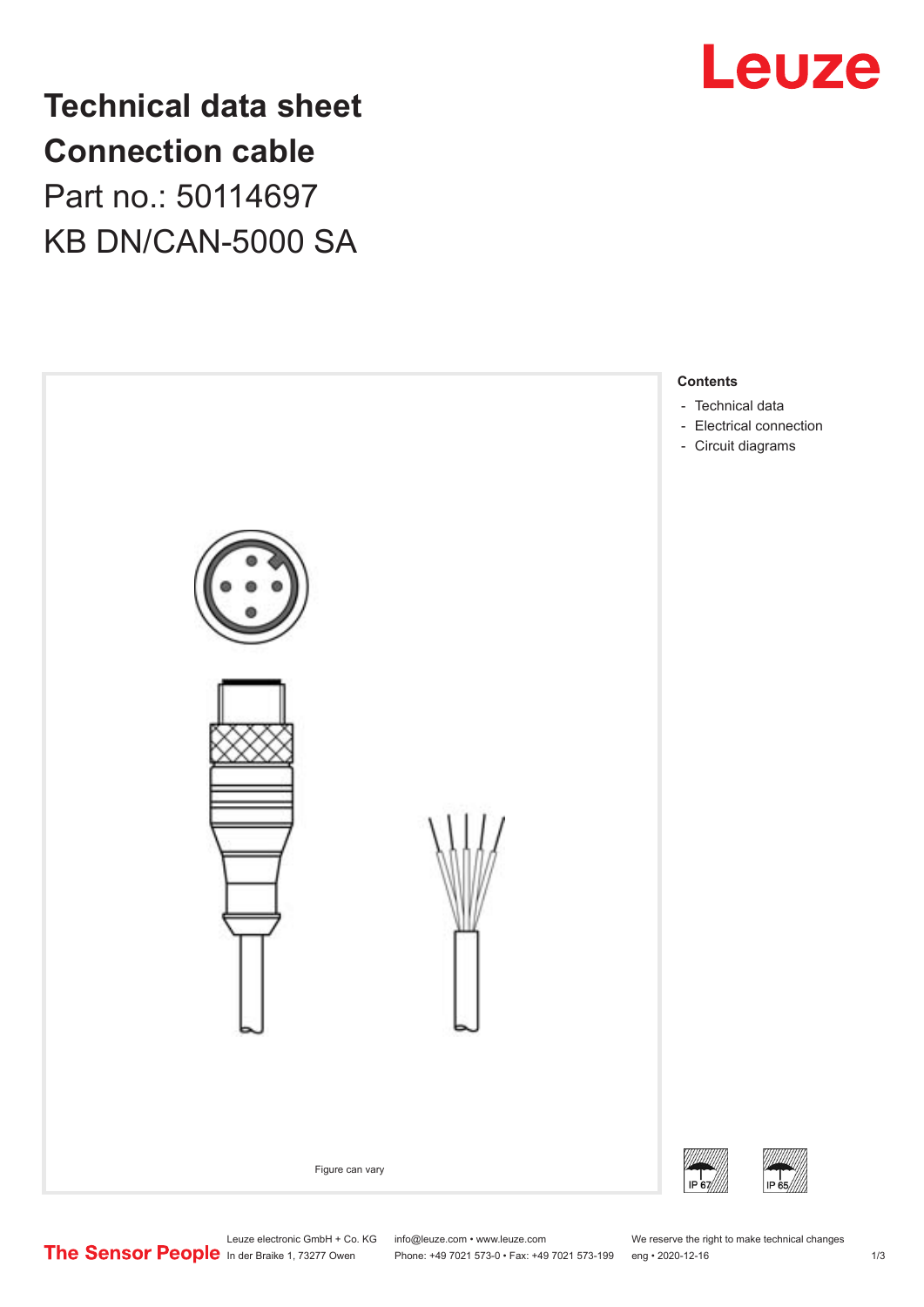## <span id="page-1-0"></span>**Technical data**

# Leuze

| <b>Basic data</b>           |                                                                                                |
|-----------------------------|------------------------------------------------------------------------------------------------|
| Suitable for interface      | CANopen                                                                                        |
|                             | <b>DeviceNet</b>                                                                               |
|                             |                                                                                                |
| <b>Connection</b>           |                                                                                                |
|                             |                                                                                                |
| <b>Connection 1</b>         |                                                                                                |
| <b>Type of connection</b>   | Connector                                                                                      |
| <b>Thread size</b>          | M <sub>12</sub>                                                                                |
| <b>Type</b>                 | Male                                                                                           |
| No. of pins                 | 5-pin                                                                                          |
| Encoding                    | A-coded                                                                                        |
| Version                     | Axial                                                                                          |
|                             |                                                                                                |
| <b>Connection 2</b>         |                                                                                                |
| <b>Type of connection</b>   | Open end                                                                                       |
|                             |                                                                                                |
| <b>Cable properties</b>     |                                                                                                |
| <b>Number of conductors</b> | 5 Piece(s)                                                                                     |
| <b>Sheathing color</b>      | <b>Black</b>                                                                                   |
| Shielded                    | Yes                                                                                            |
| Cable design                | Connection cable (open on one end)                                                             |
| Cable diameter (external)   | 7 mm                                                                                           |
| Cable length                | 5,000 mm                                                                                       |
| <b>Sheathing material</b>   | <b>PUR</b>                                                                                     |
| Suitability for drag chains | Yes                                                                                            |
| <b>Traverse rate</b>        | Max. 3.3 m/s with horiz. traverse path of<br>5m and and max, acceleration of 5m/s <sup>2</sup> |

| <b>Classification</b> |
|-----------------------|
|-----------------------|

| <b>Customs tariff number</b> | 85444290 |
|------------------------------|----------|
| eCl@ss 5.1.4                 | 27279201 |
| eC <sub>1</sub> @ss 8.0      | 27279218 |
| eCl@ss 9.0                   | 27060311 |
| eCl@ss 10.0                  | 27060311 |
| eCl@ss 11.0                  | 27060311 |
| <b>ETIM 5.0</b>              | EC001855 |
| <b>ETIM 6.0</b>              | EC001855 |
| <b>ETIM 7.0</b>              | EC001855 |

### **Electrical connection**

#### **Connection 1**

| Type of connection | Connector       |
|--------------------|-----------------|
| <b>Thread size</b> | M <sub>12</sub> |
| Type               | Male            |
| No. of pins        | $5$ -pin        |
| Encoding           | A-coded         |
| Version            | Axial           |
|                    |                 |

#### **Pin Conductor color**

| л              | Drain wire   |
|----------------|--------------|
| $\overline{2}$ | Red          |
| 3              | <b>Black</b> |
| $\overline{4}$ | White        |
| 5              | <b>Blue</b>  |



#### **Connection 2**

**Type of connection Open end**